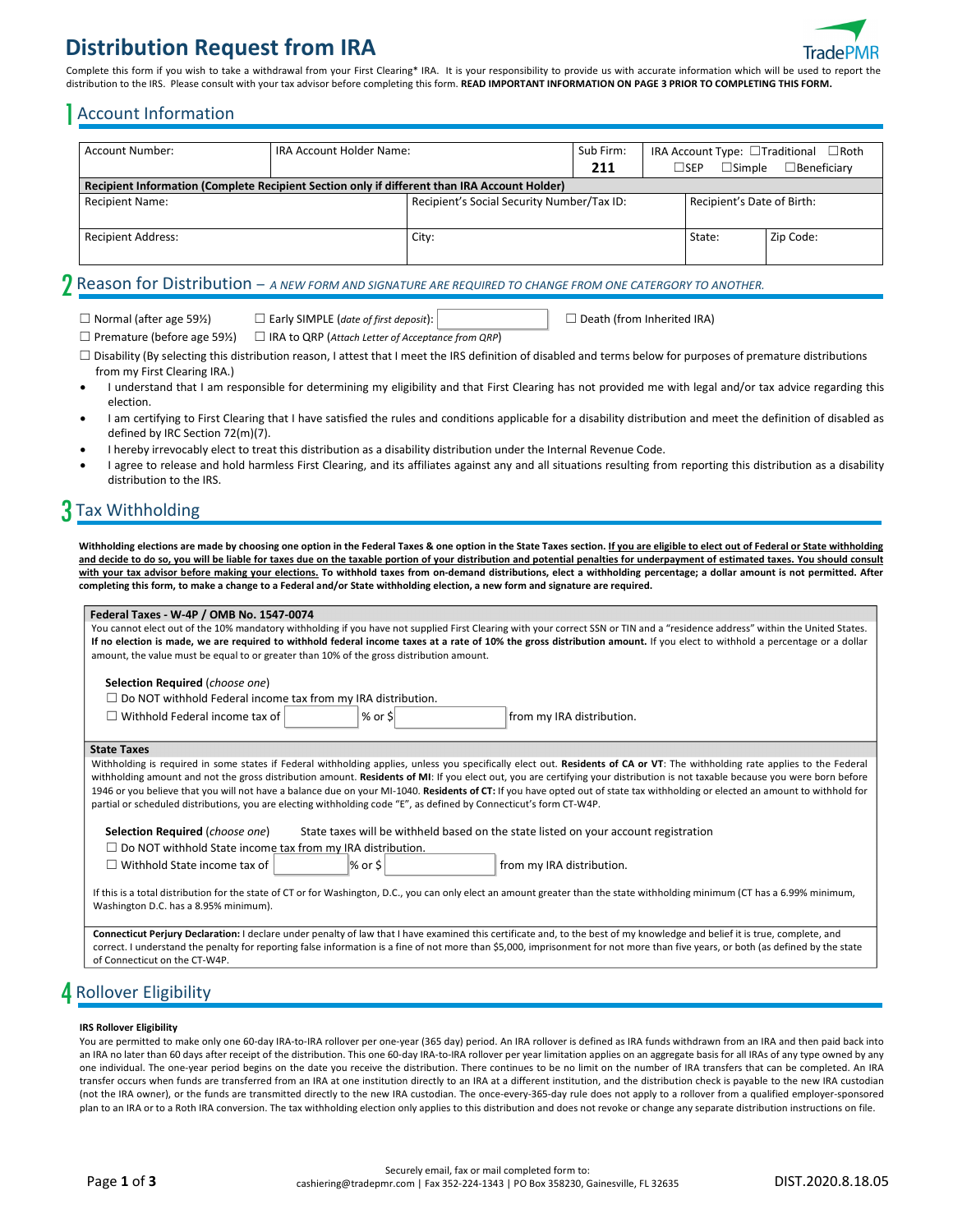| Type (choose one)                                                                                                                                                                                                                         |                                                                                                                                                                                                 |  |  |
|-------------------------------------------------------------------------------------------------------------------------------------------------------------------------------------------------------------------------------------------|-------------------------------------------------------------------------------------------------------------------------------------------------------------------------------------------------|--|--|
| $\Box$ Partial (one time)                                                                                                                                                                                                                 |                                                                                                                                                                                                 |  |  |
| $\Box$ On-Demand: Transfer amount not to exceed this dollar value<br>selected. Upon completion of this form, a distribution may be requested immediately. Please see On-Demand Distribution section on page 3 for additional information. | This selection provides the option to verbally authorize partial distributions from this IRA. Your selections below will be used as standing instructions. Multiple distribution methods may be |  |  |
| $\Box$ Periodic (recurring): $\Box$ Establishing New – effective:<br>Frequency (choose one):                                                                                                                                              | $(1^{st} - 28^{th})$<br>□ Change Existing - effective:                                                                                                                                          |  |  |
| $\Box$ Annually (once a year)<br>$\Box$ Monthly (once a month)                                                                                                                                                                            | $\Box$ Quarterly (every 3 months)                                                                                                                                                               |  |  |
| $\Box$ Bimonthly (every other month)<br>$\Box$ Monthly on Last Business Day                                                                                                                                                               | $\Box$ Semi-Annually (every 6 months)                                                                                                                                                           |  |  |
| Biweekly (every other week)<br>$\Box$ One Time (Within 30 days)                                                                                                                                                                           | $\Box$ Semi-Monthly (2 times/month)<br>and                                                                                                                                                      |  |  |
| Weekly<br>П                                                                                                                                                                                                                               |                                                                                                                                                                                                 |  |  |
| Termination of Entire Account (fees apply)                                                                                                                                                                                                |                                                                                                                                                                                                 |  |  |
| Method (choose one)                                                                                                                                                                                                                       |                                                                                                                                                                                                 |  |  |
| $\Box$ Check (select method of delivery): $\Box$ Regular mail $\Box$ Overnight mail (fees apply)                                                                                                                                          |                                                                                                                                                                                                 |  |  |
| $\Box$ Payable to:                                                                                                                                                                                                                        |                                                                                                                                                                                                 |  |  |
| $\Box$ Mail to Address of Record, or $\Box$ Mail to Address:                                                                                                                                                                              |                                                                                                                                                                                                 |  |  |
| *If sending to an alternate payee or address, please also complete the recipient information in section 1, under Account Information.                                                                                                     |                                                                                                                                                                                                 |  |  |
| $\Box$ FedWire Funds Domestically (fees apply - Attach Wire Authorization Form)                                                                                                                                                           |                                                                                                                                                                                                 |  |  |
| $\Box$ Journal Funds to: Account Number:                                                                                                                                                                                                  |                                                                                                                                                                                                 |  |  |
| <b>Account Name:</b>                                                                                                                                                                                                                      |                                                                                                                                                                                                 |  |  |
| $\Box$ Deposit electronically via ACH: A VOIDED CHECK MUST BE ATTACHED                                                                                                                                                                    |                                                                                                                                                                                                 |  |  |
| Name on Bank Account:                                                                                                                                                                                                                     | Name of Bank:                                                                                                                                                                                   |  |  |
| Type of Account:<br>ABA/Routing #:<br>$\Box$ Checking<br>$\Box$ Savings                                                                                                                                                                   | Account #:                                                                                                                                                                                      |  |  |
| Amount                                                                                                                                                                                                                                    |                                                                                                                                                                                                 |  |  |
| $\Box$ Cash: Amount \$                                                                                                                                                                                                                    | $\Box$ Securities: Specify assets                                                                                                                                                               |  |  |
| $\Box$ Annual Required Minimum Distribution (RMD)                                                                                                                                                                                         | Number of Shares:<br>Symbol or CUSIP:                                                                                                                                                           |  |  |
| $\Box$ Net of taxes                                                                                                                                                                                                                       | Number of Shares:<br>Symbol or CUSIP:                                                                                                                                                           |  |  |
| $\Box$ Gross of taxes (Applicable fees and withholding will be deducted from this<br>amount)                                                                                                                                              | Symbol or CUSIP:<br>Number of Shares:                                                                                                                                                           |  |  |
| $\Box$ Periodic Distributions Only:                                                                                                                                                                                                       | $\Box$ Separately signed page attached for additional assets.                                                                                                                                   |  |  |
| $\Box$ Other:<br>$\square$ Dividends (DIV)<br>$\Box$ Interest (INT)                                                                                                                                                                       |                                                                                                                                                                                                 |  |  |

### **6** Certification

I certify that I am the proper party to receive payment(s) from this IRA and that all information provided is true and accurate. I further certify that no tax advice has been given to me by First Clearing, my Financial Advisor or the broker-dealer servicing my account. I expressly assume the responsibility for any tax implications and any adverse consequences which may arise from this withdrawal. I agree that First Clearing and any of its affiliates may reasonably rely on my certification without further investigation or inquiry and shall not be liable for any misrepresentation of fact.

| Signature of IRA Holder, POA or Beneficiary | <b>Print Name</b> | Date (mm/dd/yyyy) |  |
|---------------------------------------------|-------------------|-------------------|--|
|                                             |                   |                   |  |

\*Account(s) carried by First Clearing. First Clearing is a trade name used by Wells Fargo Clearing Services, LLC, a registered broker-dealer and non-bank affiliate of Wells Fargo & Company.